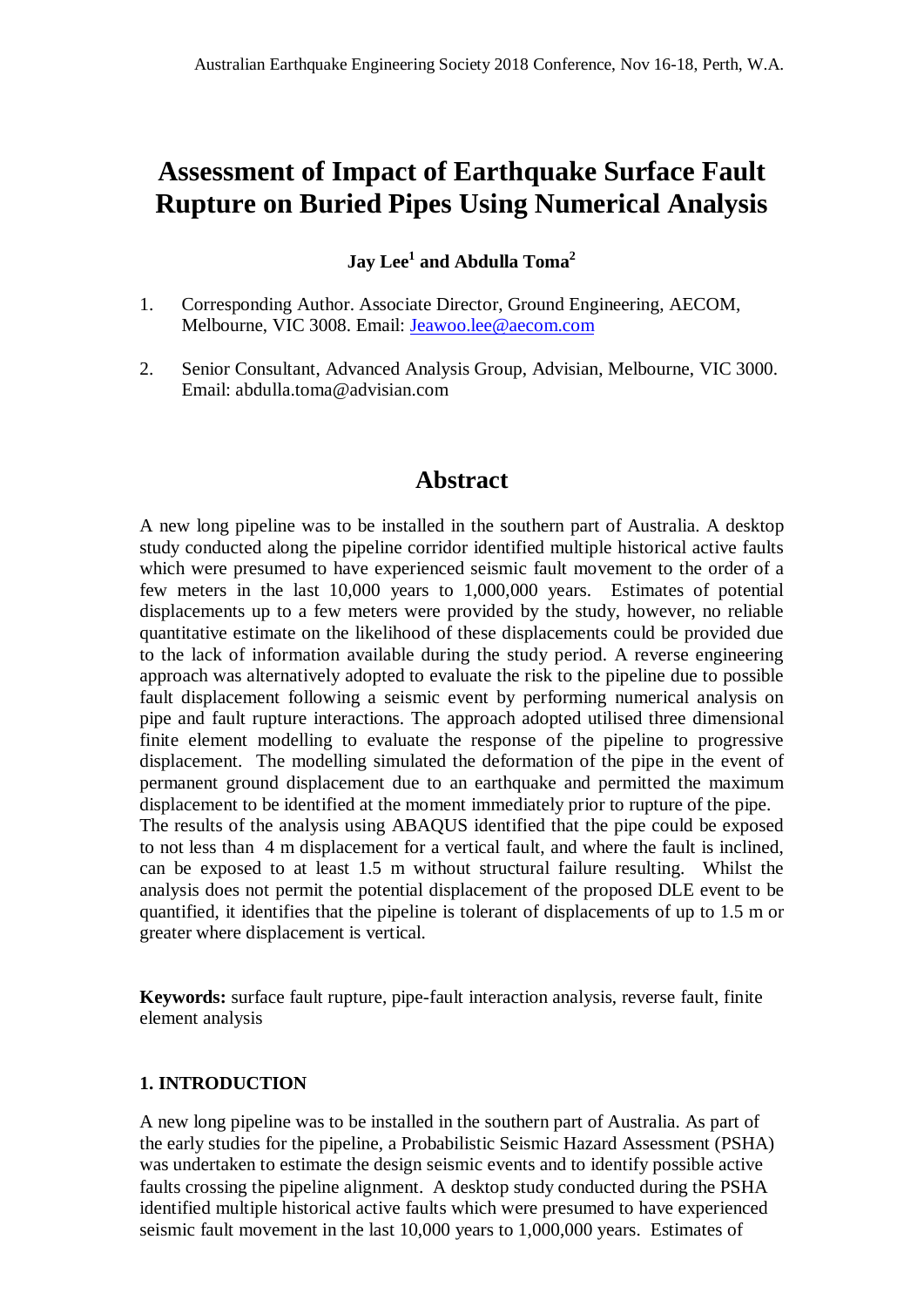potential displacements up to a few meters were provided by the study, however, no reliable quantitative estimate on the likelihood of these displacements could be provided due to the lack of information available by the time the study was conducted. Considering the expected impact s on the surrounding community by undertaking the site investigation works, a reverse engineering approach was alternatively adopted to evaluate the risk to the pipeline due to possible fault displacement following a seismic event by performing numerical analysis on pipe and fault rupture interactions.

The approach adopted utilised three dimensional finite element modelling to evaluate the response of the pipeline to progressive displacement. The purpose of this analysis is to assess the effects possible fault movements will have on the structural integrity of the DN 350 pipeline installed in an ordinary trench. Non-linear finite element analyses are employed to model the interaction between the pipeline and the surrounding soil during seismic displacement, and to identify the seismic fault displacement the pipeline can tolerate before undergoing plastic collapse. This paper presents the assumptions and analytical procedures adopted for this assessment as well as the summary of outcome from the analyses undertaken.

#### **2. BRIEF DESCRIPTION OF PIPELINE SUBJECT TO FAULT MOVEMENT**

This study aimed to identify the maximum seismic fault displacement the buried DN 350 pipeline can withstand before undergoing plastic collapse.

The initial stress conditions within the pipeline were calculated an operating temperature of 60ºC. An internal pressure of 4.635 MPa was assumed to act on the pipeline. Following generation of the initial stress conditions, the effects of progressive seismic fault displacement on the pipeline were calculated. The fault displacement was increased progressively until the occurrence of local plastic collapse in the pipeline wall. The collapse condition was assessed based on the plastic strain within the pipe wall and the resulting deformation. A localised plastic strain of approximately 5% was adopted as the initial collapse screening criterion. Additional investigation of the plastic strain and deformation conditions are then undertaken to determine the fault displacement at which progressive collapse occurs. The corresponding fault displacement is then identified as the tolerable displacement.

#### **3. OUTLINE OF FINITE ELEMENT MODEL**

Finite element analysis of the pipeline was conducted over a 360 m long straight pipe. The centreline of the pipeline is assumed to be located 1.5 m below the ground surface. The schematic diagram for the pipe modelled is shown in Figure 1.

Two different types of finite elements were used to model the pipe such that:

- A 30 m long section centred where the fault plane is supposed to intersect was modelled using second order shell elements to allow for the accurate calculation of spatially variant stresses and strains.
- The remaining length of pipeline at either side of the shell element section was modelled using first order beam elements suited for the modelling of straight piping sections.

The material of the DN350 pipeline is API 5L  $X60<sup>2</sup>$ . The elastic properties of the material are shown in **Table 1**. Based on the soil strength parameters tabulated in **Table 2**, non-linear soil springs were assumed in the three directions to represent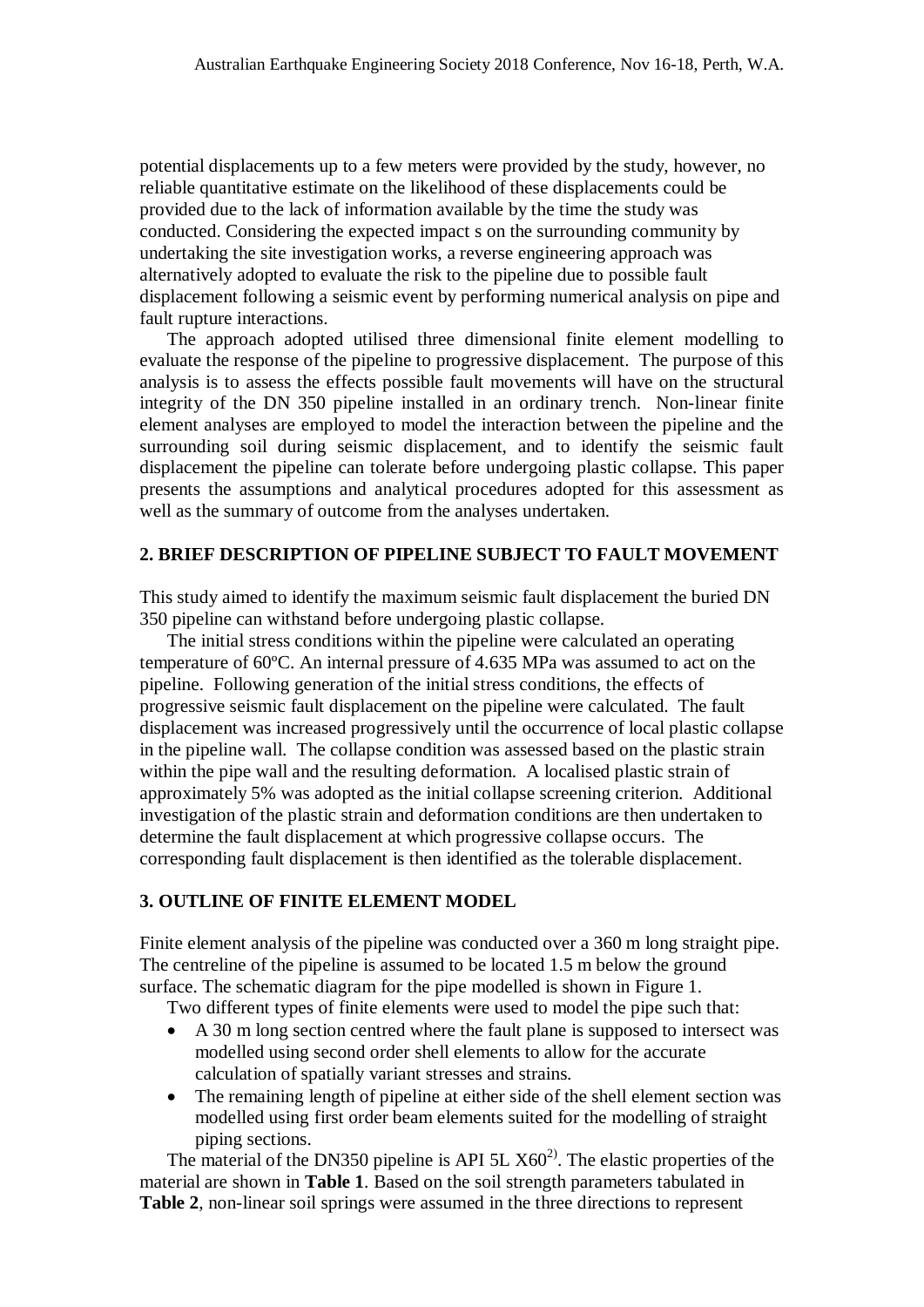pipe-soil interaction when subject to fault movements with reference to the MCEER  $r_{\rm recommendations<sup>4</sup>}$  as depicted in **Figure 2**.

| Table 1 Pipe material properties |                          |                  | Table 2 Soil material properties   |              |                                |                               |                        |  |
|----------------------------------|--------------------------|------------------|------------------------------------|--------------|--------------------------------|-------------------------------|------------------------|--|
| <b>Property</b>                  | Unit                     | <b>Magnitude</b> | <b>Property</b>                    | Unit         | <b>Backfill</b><br><b>Sand</b> | <b>Natural</b><br><b>Sand</b> | <b>Natural</b><br>Clay |  |
| Density                          | $t/m^3$                  | 7.86             | Unit weight                        | $kN/m^3$     | 18                             | 18                            | 18                     |  |
| Young's                          | MPa                      | 200,000          | Friction angle                     | $\mathbf{o}$ | 38                             | 38                            | $\Omega$               |  |
| Modulus<br>Poisson's Ratio       | $\overline{\phantom{0}}$ | 0.3              | Friction factor at<br>pipe surface |              | 0.5                            | $\overline{\phantom{0}}$      |                        |  |
| <b>Yield Stress</b>              | MPa                      | 415              | Undrained shear<br>strength        | kPa          | $\overline{\phantom{0}}$       | $\Omega$                      | 150                    |  |

Reverse fault movement was considered at dip angles of 90 and 45 degrees. The expression of fault movement at ground surface was assumed as shown in **Figure 3** with reference to Lee and Hamda<sup>3</sup>. The analyses cases are shown in **Table 1**.

| <b>Load case</b> | <i>Scenario</i> | <b>Soil</b><br><b>Type</b> | <b>Operating conditions</b> |                | <b>Seismic Fault Displacement</b><br><b>Direction</b> |       |                          |  |
|------------------|-----------------|----------------------------|-----------------------------|----------------|-------------------------------------------------------|-------|--------------------------|--|
|                  |                 |                            | Temperature (m)             | Pressure (MPa) | <b>Vertical</b>                                       | Axial | Lateral                  |  |
| Load case 1      | A               |                            | 60                          | 4.635          | Yes                                                   |       | $\overline{\phantom{0}}$ |  |
| Load case 2      | B               | Clay                       | 60                          | 4.635          | Yes                                                   | Yes   | $\overline{\phantom{0}}$ |  |
| Load case 3      | C               |                            | 60                          | 4.635          | Yes                                                   | Yes   | Yes                      |  |
| Load case 4      | A               |                            | 60                          | 4.635          | Yes                                                   |       |                          |  |
| Load case 5      | B               | Sand                       | 60                          | 4.635          | Yes                                                   | Yes   | -                        |  |
| Load case 6      |                 |                            | 60                          | 4.635          | Yes                                                   | Yes   | Yes                      |  |

Table 1 ABAQUS analysis cases

#### **4. RESULTS AND DISCUSSIONS**

The maximum tolerable fault movement identified out of ABAQUS analyses are summarised in **Table 2**. The critical fault movement appeared where both reverse (vertical) and strike (lateral) fault movement components are present that corresponds to Load case 3 in **Table 1**. The deformed pipe after the progressive fault movement at a dip angle of 45 degrees in clay is illustrated in **Figure 4** and **Figure 5**. Table 4 shows the absolute pipe displacement,  $\Delta_s$ , at the active side of the fault plane at which the onset of plastic collapse occurs. The absolute pipe displacement in the scenarios assumed is to be defined as follows:

- For Scenario A, the absolute pipe displacement is identical to a purely vertical upward movement of the pipeline on the active side of the trench.
- For Scenario B, the absolute pipe displacement is comprised of 1.2 m of purely vertical initial heaving plus the absolute pipe displacement in both vertical and axial direction.
- For Scenario C, the absolute displacement is comprised of the initial vertical heaving of 1.2 m plus the absolute displacement in vertical, lateral and axial direction.

The observation at each scenario is presented in the following paragraphs.

In Scenario A where the fault moves at a right angle, the pipeline can tolerate up to 4.4 m of displacement before plastic collapse occurs for a purely vertical movement of the underlying bedrock where the surrounding soil consists of clay. For this case, the initial plastic collapse appears to occur on the passive side of the fault in a region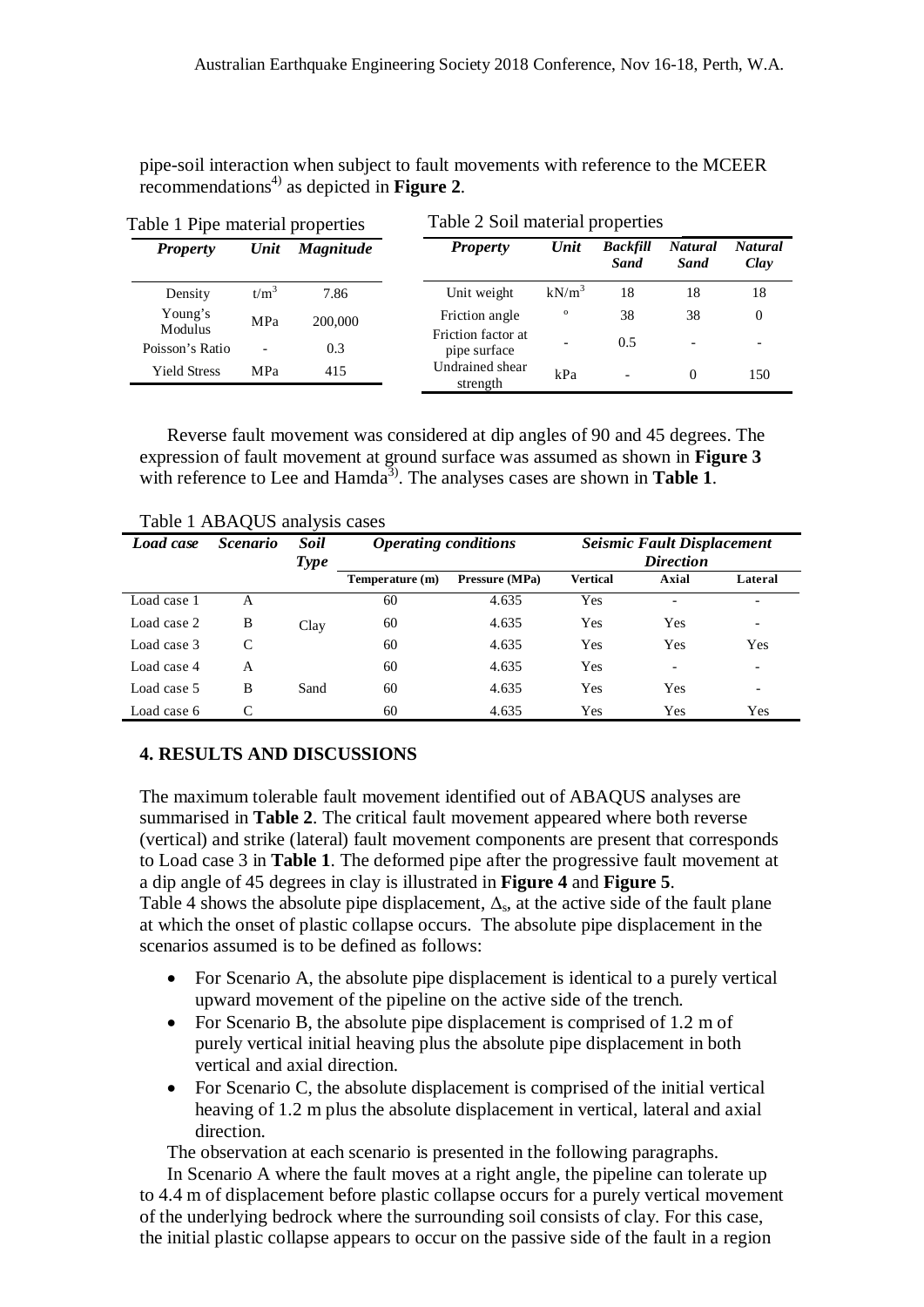where high tensile and bending stresses combine. The pipeline appears to be able to tolerate at least 5.0 m of vertical displacement where the surrounding soil is sand. The plastic strain at the initial collapse location initially increases, then stabilises at around 3.5%. This behaviour is due to the progressive pulling-out of the pipeline from the trench on the passive side of the fault plane. The initial collapse condition is located on the active side (hanging wall) of the fault and is caused by high bending and shear stresses combined with local indentation of the pipeline by the underlying trench base material.

In Scenario B where the fault moves at a dip angle of 45 degrees without the horizontal (transverse) component of fault movement, the onset of plastic collapse will occur at a pipe displacement of 1.9 m where the pipe buried in clay. The initial point of plastic collapse is located at the passive side of the fault where the pipeline is subjected to high compressive and bending stresses. As can be expected the plastic collapse mechanism involves local wrinkling of the pipe wall, and the collapse develops rapidly as the pipeline displacement increases. The pipeline buried in sand appears to behave very similar to that in clay. The tolerable displacement is found to be 1.9 m in sand where the point of initial collapse is now on the active side of the fault as a result of the combination of compressive and bending stresses as well as the local indentation resulting from the high vertical stiffness of the pipe trench base.

In Scenario C where the fault moves at a dip angle of 45 degrees with the increasing horizontal (transverse) component of fault movement in the direction at  $45<sup>°</sup>$  strike angle, the tolerable pipe displacement appears to markedly decreases 1.5 m at  $45^{\circ}$  strike angle from 1.9 m at  $90^{\circ}$  strike angle in Scenario B. The primary reason for this marked reduction is considered relating to the effective pipe - soil interaction stiffness at the initial collapse point that significantly increases where the fault orientation changes to a strike angle of  $45^\circ$ . This stiffness increases for clay, which is readily apparent in **Figure 2,** results in the onset of plastic collapse at a smaller pipeline displacement. The maximum lateral reaction stiffness of the clay is greater than its maximum vertical reaction stiffness in the upward direction. When the pipe is simultaneously pulled out of the trench and pushed against the trench wall, the effective interaction stiffness is greater compared to the other scenario where upwards pulling alone was considered.

On the contrary, the tolerable pipeline displacement in sand appears to slightly increase with a change in the fault strike angle from  $90^{\circ}$  to  $45^{\circ}$ , which is contradictory given the earlier observation for the case in clay. This observation is attributed to the difference in pipe - soil interaction between clay and sand. The increase in the effective pipe - soil interaction stiffness acting at the initial collapse location is significantly smaller in sand compared to that adopted for clay as seen **Figure 2**.

| <b>Load case</b> | <i>Scenario</i> | <b>Soil</b><br><b>Type</b> | <b>Pipe displacement at onset of plastic collapse</b> |                                    |                                 |                            | <b>Maximum</b><br><b>Plastic Strain</b> |
|------------------|-----------------|----------------------------|-------------------------------------------------------|------------------------------------|---------------------------------|----------------------------|-----------------------------------------|
|                  |                 |                            | <b>Absolute</b><br>$ \Delta s $ (m)                   | <b>Vertical</b><br>$\Delta s_v(m)$ | <b>Axial</b><br>$\Delta s_x(m)$ | Lateral<br>$\Delta s_z(m)$ | $\mathbf{e}_{\mathbf{p}}(-)$            |
| Load case 1      | A               |                            | 4.4                                                   | 4.4                                | 0.0                             | 0.0                        | 0.045                                   |
| Load case 2      | B               | Clay                       | 1.9                                                   | 1.8                                | 0.6                             | 0.0                        | 0.045                                   |
| Load case 3      | C               |                            | 1.5                                                   | 1.5                                | 0.3                             | 0.3                        | 0.044                                   |
| Load case 4      | A               |                            | 5.0                                                   | 5.0                                | 0.0                             | 0.0                        | 0.035                                   |
| Load case 5      | B               | Sand                       | 1.9                                                   | 1.8                                | 0.6                             | 0.0                        | 0.044                                   |
| Load case 6      | $\mathsf{C}$    |                            | 2.0                                                   | 1.8                                | 0.6                             | 0.6                        | 0.048                                   |

Table 2 Maximum tolerable fault movement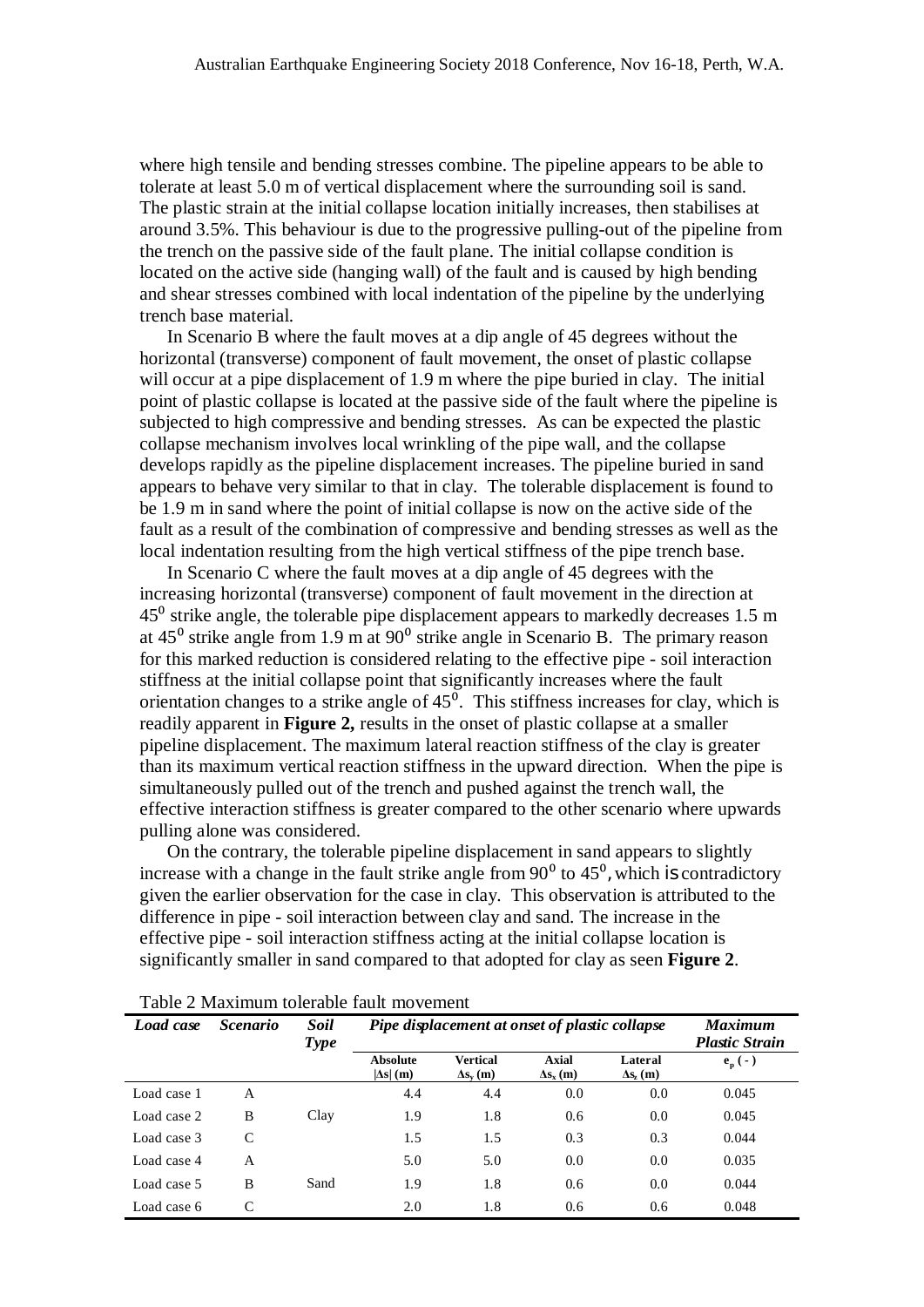#### **5. CONCLUSIONS**

The FE analysis performed using ABAQUS in the present study simulated the deformation of the pipe in the event of permanent ground displacement due to an earthquake and permitted the maximum displacement to be identified at the moment immediately prior to rupture of the pipe.

The results of the analysis identified that the pipe could be exposed to not less than 4 m displacement for a vertical fault, and where the fault is inclined, can be exposed to at least 1.5 m without structural failure resulting. Whilst the analysis does not permit the potential displacement of the proposed Ductile Level Earthquake event to be quantified, it identifies that the pipeline is tolerant of displacements of up to 1.5 m or greater where displacement is vertical.

In an environment where evidence of historical seismic displacement is absent and current seismic activity along the identified faults is appreciably sparse, it is considered that the interactions between pipe and surface fault rupture numerically estimated could be provide an useful indication on the risk management of the proposed pipeline.

#### **6. REFERENCES**

- 1. ABAQUS. (2012) ABAQUS Manuals 6.12-1
- 2. API. (2007) API 579 *Fitness For Service*
- 3. Lee, J., and Hamada, M. (2005) *An Experimental Study on Earthquake Fault Rupture through A Sandy Soil Deposit*, Journal of Structural / Earthquake Engineering. JSCE, Vol. 22, No. 1, pp 1-13
- 4. O'Rouke, M. J. and Liu, X. (2012) Seismic Design of Buried and Offshore Pipelines, MCEER.



Figure 1 Geometry of the modelled pipeline (not to scale) with soil springs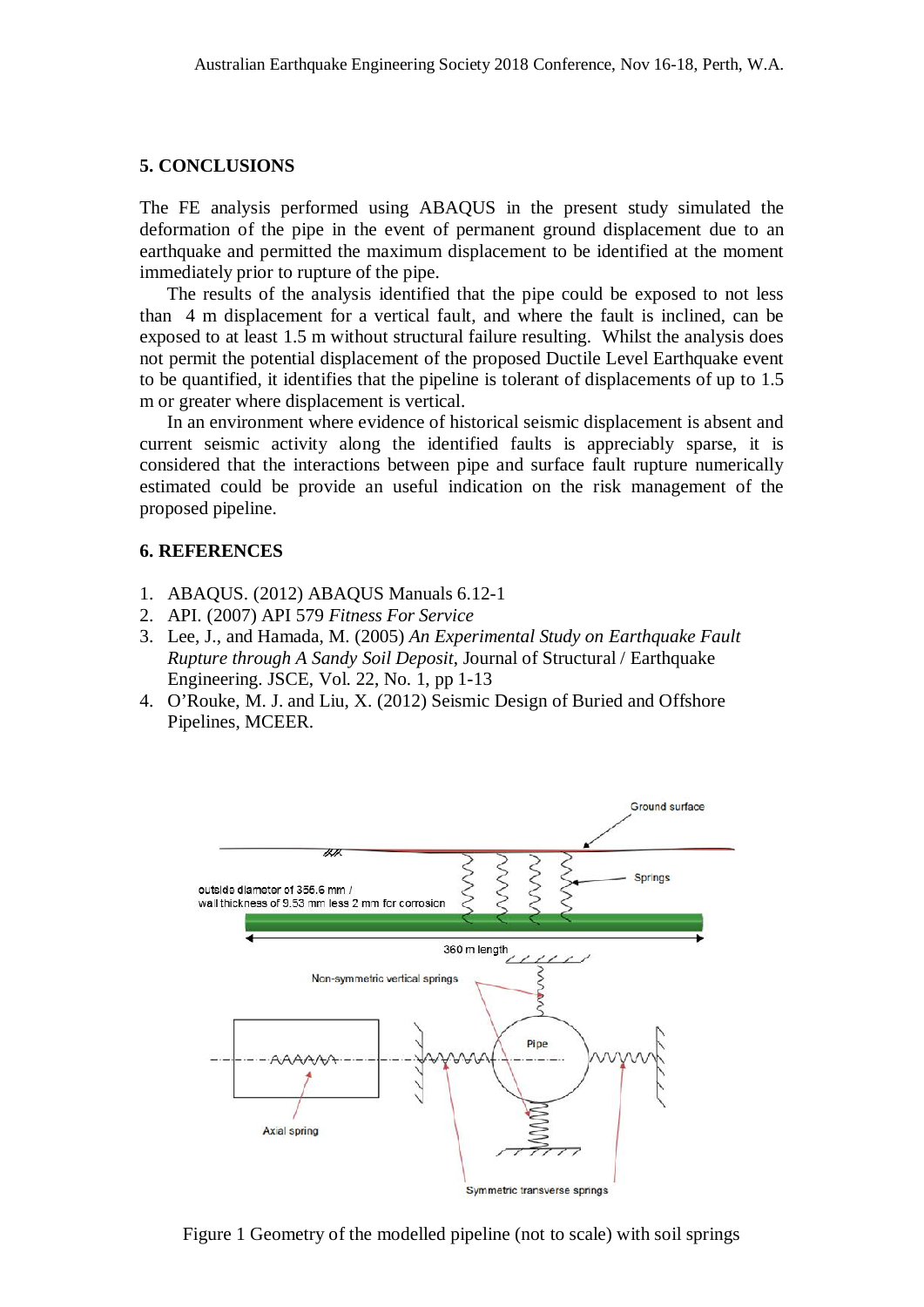

(b) Soil springs for pipe-soil interaction in the vertical direction Figure 2 Soil stiffness for 100 mm pipe segment in vertical direction



(a) Dip angle at 90 degrees (Scenario A) (b) Dip angle at 45 degrees (Scenario B and C) Figure 3 Fault movement expressions – reverse fault